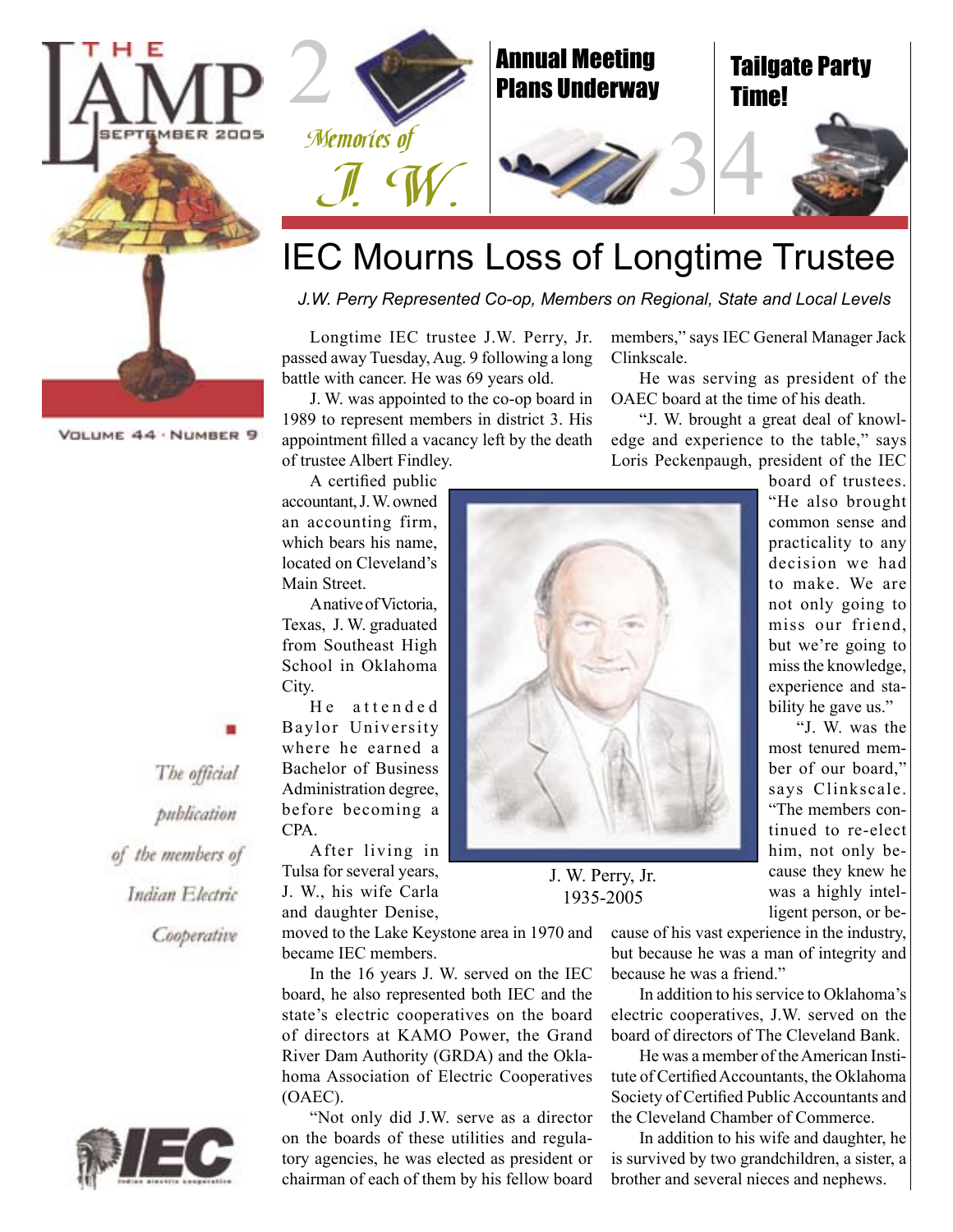*emories of J. W.* M

"J.W. Perry's character, personal integrity and professional skills made him a most valuable asset to his community and state. His passion for service provided benefits to electric co-op members across Oklahoma through his leadership on local, regional and statewide boards." *Larry Watkins, General Manager, Oklahoma Association of Electric Cooperatives*

"J.W. was in the officer chairs at a time of tremendous change at KAMO, netting rural Missourians and Oklahomans literally hundreds of millions of dollars in savings. The time of his officership was a period when KAMO shifted from uncertainty to a stable, predictable future.

"With all the possibilities for an air of power and prestige, J.W. never changed – he remained extremely modest and unpretentious. He was a true servant – never requiring praise and actually avoiding recognition. He was a 'gentle giant.' He was highly respected here; we thought so much of him. It was his nature to be willing to serve and share." *Chris Cariker, Executive Vice-President and CEO, KAMO Power*



J. W. Perry (second from right) played in a golf tournament for Speak Up for Rural Electrification (SURE) Sunday, July 31 in Oklahoma City. Although his team didn't win, J.W. played what he felt was a good round, and enjoyed the day. His team was comprised of (left to right) Eddie Moran, Rural Utilities Service field representative, Mike Spradling and Leon Day, IEC trustees.

"Mr. Perry was the possessor of the institutional memory for GRDA and, in particular, his financial background was of importance to me as a new CEO of GRDA. I recall our monthly meetings at which we had long and intimate conversations about the direction of GRDA and the relationship GRDA had with other electric stakeholders like KAMO. Mr. Perry, in his quiet but firm way, was very focused on building a consensus among decisions that affected GRDA and its customers. He was extremely respected and very precious to our employees and customers and will be missed intensely.

"Ironically, just today, I found myself picking up the phone to call Mr. Perry in relationship to a serious coal issue we face. Mr. Perry, as our coal expert, would have provided particular comfort on those issues that have become extremely complicated to all electric providers." *Kevin Easley, CEO, Grand River Dam Authority*

|  |                                           | <b>Board of Trustees</b>         |            |
|--|-------------------------------------------|----------------------------------|------------|
|  |                                           | Loris Peckenpaugh, President     | District 6 |
|  |                                           | Berry Keeler, Vice-President     | District 9 |
|  | <b>Office Hours</b>                       | Leon Day, Sec.-Treas.            | District 4 |
|  | 7:30 a.m. $-$ 4:00 p.m. (Monday - Friday) | <b>Robert Burk</b>               | District 1 |
|  | (918) 358-2514                            | <b>Mike Spradling</b>            | District 2 |
|  | www.iecok.com                             |                                  | District 3 |
|  |                                           | <b>Wanda Foster</b>              | District 5 |
|  | <b>To Report an Outage</b>                | <b>Bill Boone</b>                | District 7 |
|  | (918) 358-2514 or 1-800-482-2750          | <b>Greg Fielding</b>             | District 8 |
|  |                                           | <b>Gary Moore</b>                | District 8 |
|  | <b>24-hour Service Center</b>             | <b>Rock Reese</b>                | District 9 |
|  | (918) 295-9520                            |                                  |            |
|  |                                           | Jack Clinkscale, General Manager |            |
|  |                                           | Kay Rabbitt-Brower, Editor       |            |

- Postmaster: Send address changes to The Lamp, P.O. Box 49, Cleveland, OK 74020.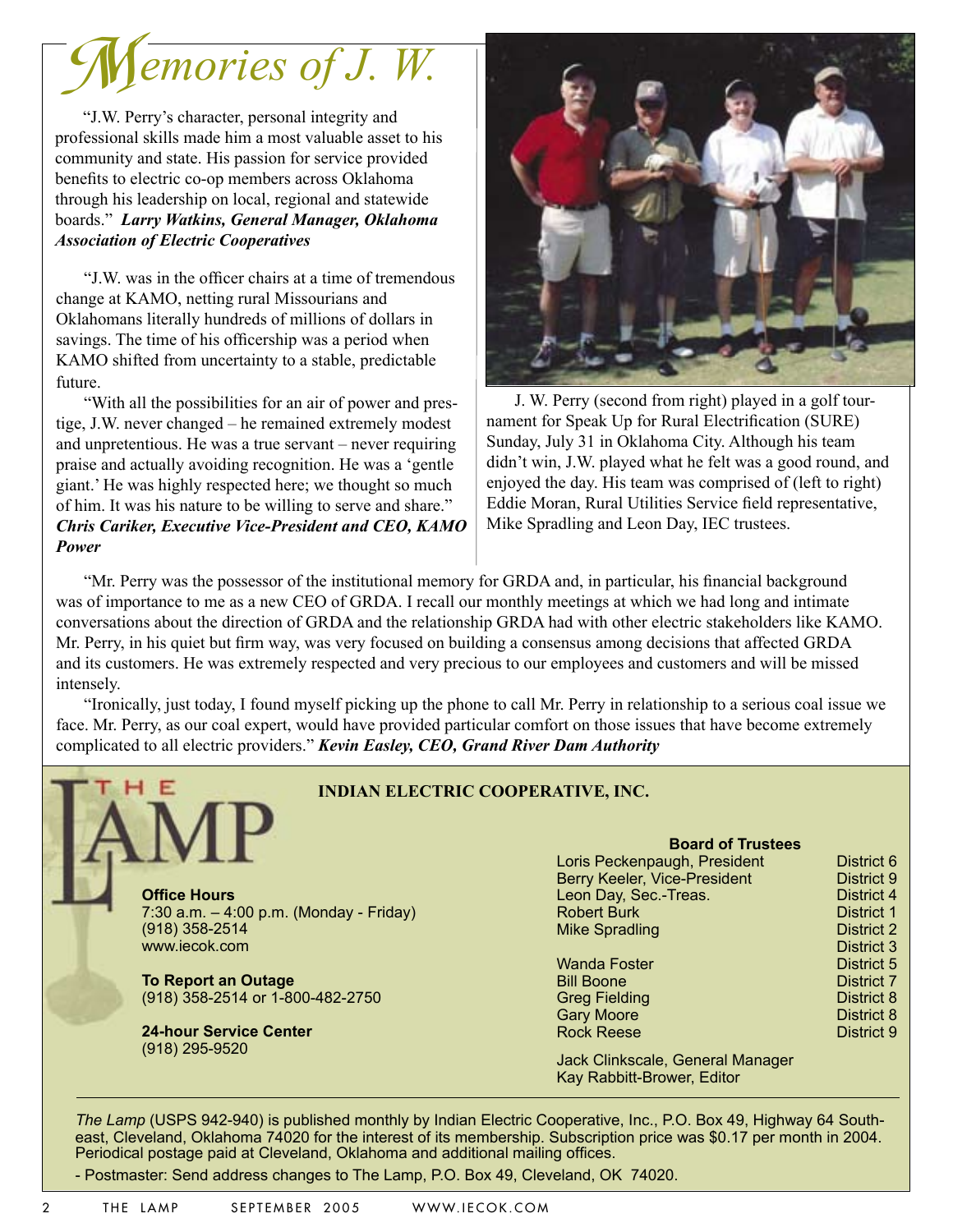# Bluegrass Music, Prizes and Great Fun Planned for Our 66th Annual Meeting

Annual meeting is still a few weeks away, but we're working hard to ensure you find the meeting informative and enjoyable.

Cleveland High School has been reserved for Saturday, Oct. 22. Beginning at 8:15 a.m., we'll open registration in the school's band room. Registration will remain open until 10 a.m.

Earlier this year, your trustees voted to retire \$138,790 in capital credits. That means members who were receiving electricity from IEC for a portion of 1978 and in 2004 will get a patronage refund check at annual meeting. The checks will be distributed in the school's library.

The registration gift this year is a forest green lawn chair with arm rests, beverage holder, carrying bag and strap and IEC's logo in white on the back. The first 800 members to register will receive a chair.

**One chair will be given away to each membership.**

Before the business session starts, members can stroll through the Business Spotlight or sit and listen to the Stateline Band.

The Business Spotlight will again be in the school's multi-purpose room. Businesses throughout

## First Official Notice of Annual Meeting

Notice is hereby given that the 2005 Annual Meeting of Members of Indian Electric Cooperative, Inc., will be held at 10 a.m. Saturday, October 22, 2005, at the Cleveland High School Gymnasium located in Cleveland, Pawnee County, Oklahoma.

Purpose of the meeting is to act on the following matters:

1. Reports of Officers and Trustees;

2. Election of Trustees of Cooperative from Districts 1, 4 and 7;

3. All other business that may come before the meeting or any adjournments thereof.

Registration for the 2005 Annual Meeting will commence at 8:15 a.m., Saturday, October 22, and the meeting will be called to order at 10 a.m.

Each membership, whether it is a single membership or a joint membership, shall be entitled to one vote in any matter that may come before the meeting.

Memberships other than residential must present a letter on organization stationery, signed by a recognized official of the organization, indicating the bearer as the official voting representative of the organization. Bearers must present the letters at the time of registration.

Leon Day Secretary, Board of Trustees



IEC employee Janice Brown is looking forward to getting her IEC chair, which is this year's annual meeting registration gift.

the service territory have been invited to set up booths 'spotlighting' them. Many of the businesses will be holding drawings or giving away samples or discounts. The spotlight will open at 8:15 and close at 10 a.m.

The IEC Foundation will have a booth spotlighting Operation Round Up. Members can donate their capital credit checks to this cooperativesponsored charitable organization if they would like.

In the gymnasium, the Stateline Band will be performing. The bluegrass band is comprised of performers from both Oklahoma and Kansas, who say they are always "crossing the stateline." One of the band members is an employee of Kay Electric Co-op in Blackwell.

*Continued on page 4.*